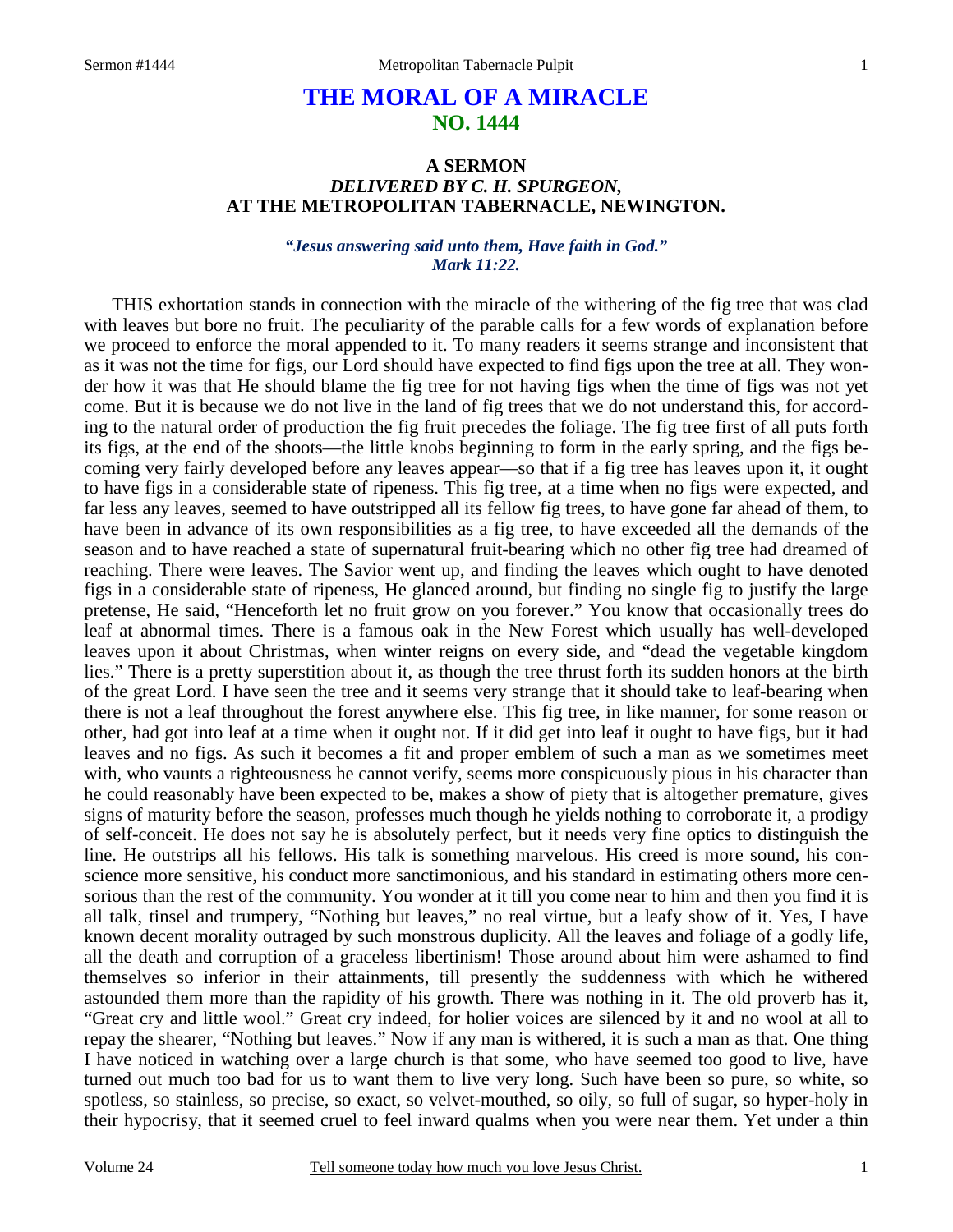layer of this hollow pretension they have been so deficient in all spiritual life and reality and sincerity, that when we found them out, we could not help feeling a burning indignation in our own soul that men could go so far in lying unto the Holy Spirit. One does not wonder that Ananias and Sapphira fell dead, or that the fig tree was blasted that had so many leaves and no fruit. We have seen the same thing happen to men and we have not been amazed. We have only thought how righteously God has unmasked them, and exposed their hideous vices to the denunciation even of the world, which though it lies in the wicked one, has yet some sense of scorn at a religious lie.

Now, our Savior performed this miracle by way of parable, not that He cared for figs, or was angry because there were none, but that it furnished Him with an opportunity of instructing His disciples. This was an object lesson. We never learn so well as from something we can actually see with our eyes. Jesus did this that they might see and that their minds might be impressed with what they saw. The main impression upon the mind of Peter and the others seems to have been the extraordinary power of Christ. One morning their Lord said, "Henceforth let no fruit grow on you forever," and the next day when they passed that way they found the fig tree withered, even from the roots—not simply all its shoots gone, but according to Mark, in the  $20<sup>th</sup>$  verse, they saw the fig tree dried up from the roots, or totally destroyed. It stood a wreck of a tree, the precise opposite of what it had seemed to be some 24 hours before. They were struck with the power of Christ's word, at the simple decree of His mouth the doom had fallen on the tree. He had not touched the tree that we know of, He simply spoke, its bloom was past, and its doom had come. Now, our Lord did not go on to open up the parable to them, but perceiving the impression it made on their minds in one direction He aimed at still further engraving on their souls the moral which had been conveyed to their senses. So He went on to speak about the great power of God that they were wondering at, and to tell them that they could have that power, that they could wield it, and that they might exert it as He did. And He practically told them how they could get that power, and go forth girded with it.

**I.** Our first observation, in order to bring out this vein of thought, shall be that IT IS GOOD FOR US TO OBSERVE THE POWER OF GOD.

These disciples saw the power of Christ, which is the power of God, in the withering of a fig tree. We do not see miracles now. We do not look for signs and wonders to supply the credentials and the seal of faith. The works of God in nature are, if rightly understood, testimonies to the eternal power and Godhead, at once simple and sublime. Perhaps, under some aspects, they convey higher lessons than miracles. We ought, I think, to have our eyes constantly open to see the power of God in renewing the face of the earth. I like to observe it in the seasons. What a wonderful power was that which, all of a sudden, called up all sleeping bulbs and flowers from their graves and caused that which had been black soil to suddenly blossom into a golden garden, or to bloom into beds sparkling with many colors. Have you not seen lone places in the forests and nooks among the trees so glorious in color that it seemed as though the Lord had torn pieces of the robe of the sky and flung them down among the trees in the forest? We have seen the hyacinths all of a sudden in their deepest blue standing where all before, had been black mold or dried leaf. We see it every year, but it is a marvelous thing and we might stand and say, "How soon has the winter passed away! How speedily has earth put on her youth again!" Do you not see the power of God in all this? These creations and resurrections of spring—are they nothing? And now at this season of the year when the leaves are falling all around us, though the trees are not withering away, how rapidly they are undergoing their wonderful process of disrobing. You passed by a tree the other day which was green and you delighted to be beneath its foliage, and now in the setting sun of this afternoon it seemed as though it were blazing with golden fire, every leaf had turned yellow by the touch of autumn. How has God worked all this? Silently and quietly, without sound of trumpet, from year to year these miracles of nature proceed, of which I am speaking very roughly now. But he that looks into them, and studies them, shall be filled with amazement at the extraordinary power of God. This world has been going round the sun making its revolutions. Who could hold it to its pathway but the Most High? Each day it revolves and gives us the delightful vicissitude of day and night, it is the Lord that keeps the world on its axis. We do not think adequately at all of the mighty power of God which is continually going forth. The creation of blood out of water by the plague of Egypt astonishes us a great deal more than does the revolution of the world, and yet this is by far the more amazing thing of the two.

2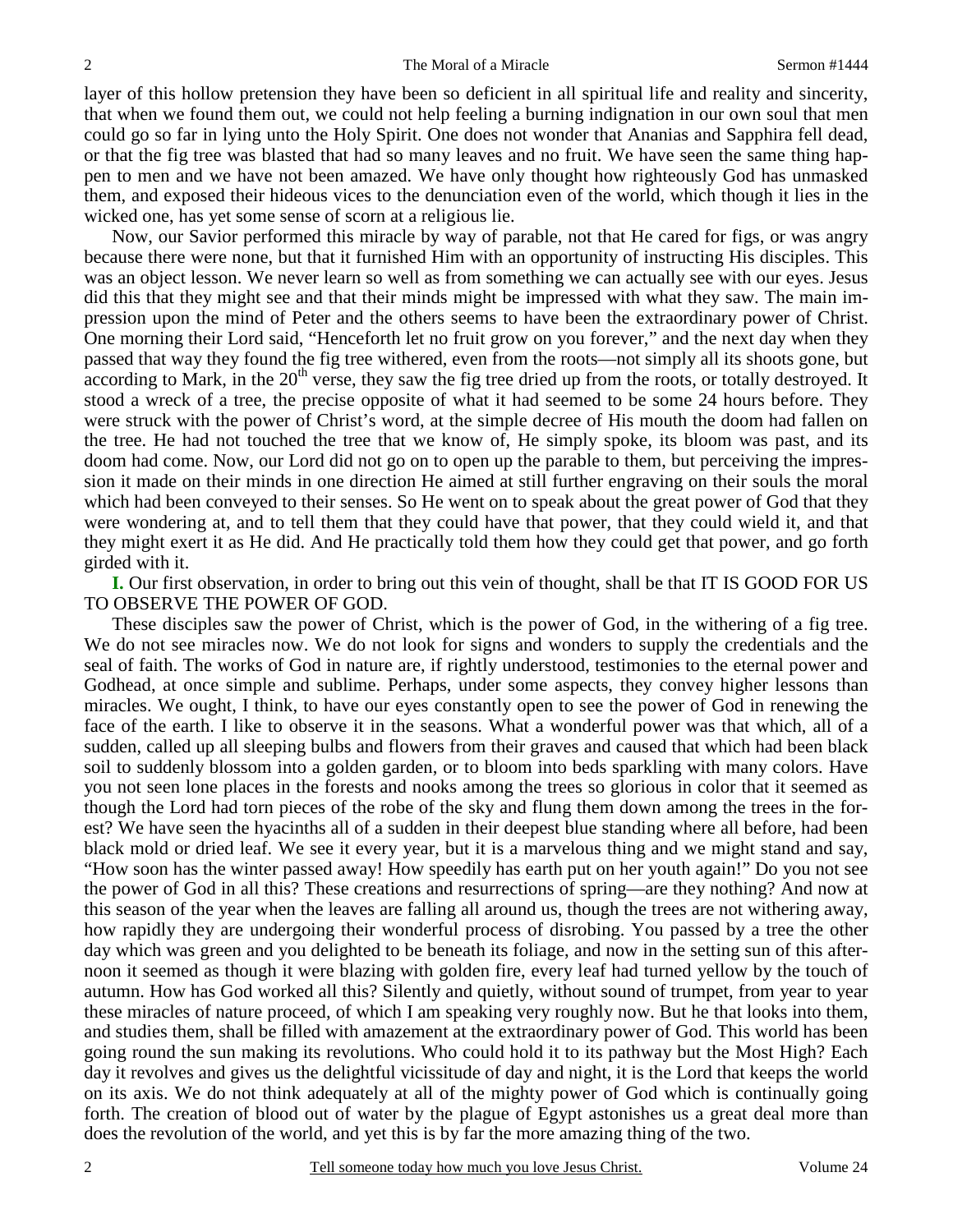#### Sermon #1444 The Moral of a Miracle

It does us good, beloved friends, to stand sometimes at night and look up to the starry heavens and think what a God He is that calls all of them by name, leads them out in marching order so that not one of them fails and sustains each one of those celestial orbs in its place throughout the ages. Marvelous are the works of God in nature. Can you read about Vesuvius beginning to pour forth its fires, or of earthquakes in different places shaking the mountains to their bases, and making the strongest works of men to rock and reel, without a sense of reverential awe? Can you be in a storm at sea, can you tremble while each timber starts as the waves beat upon the vessel, without feeling that this is a great God whom we serve? I invite you to think of the greatness, the majestic grandeur of God in nature, because the God of nature is the God of grace, and the God that rules on high, and thunders according to His pleasure, is the God whom we call Father, and who has taken us into His family that we may be His sons and daughters. Though we do not see fig trees withered away, yet often ought we to stand in holy wonder and say, "Great God, how wonderful are Your works!"

Now, if you turn your eye from nature to providence, which I invite you to do, you will observe stupendous examples of the great power of God. This withering of the fig tree has been repeated 10,000 times on a grand scale. I will only remind you of what has happened in our own day. A few years ago slavery seemed to have struck its roots into the soil of the Southern States in America. Its branches ran over the wall, the Northern States were bound to return a fugitive slave. How quickly has that fig tree withered away! Slavery has gone, blessed be God, forever. And there treads not now on American soil a man of any color who is a slave. Across yonder channel frowned the great empire of Napoleon. It looked as if it were very mighty. It spread itself like a green bay tree. It was the main support of the papacy, but how quickly has that fig tree withered away! Over yonder, in Italy, there were a number of petty principalities with paltry tyrants crushing down the people. God raised up an honest man, who came forward as the champion of the oppressed, and how speedily did those little fig leaves fall. There stood the man of sin with his temporal power, and he was master of his own domains and chiefly of the city of Rome, but how soon has that fig tree withered away. One after another revolutions have occurred, and events have transpired in our own day, which prove that the Lord is very great in power. All through history the ages bear record that whenever an institution has sprung up that has brought forth no good fruit just at the very time when it was full of leaves, when everybody said, "Now we may expect fruit from it," and when it was supposed to be impossible that it should pass away, just then has the Lord spoken and its hour of doom has come. One word from Him and how speedily has this fig tree withered away! All providence is full of it. He that reads history looking for providences needs not turn two pages over without finding instances. He shall see the hand of God here and there, and there and there again, permitting for a while the growth of evil, but then speedily sweeping it away. So shall every system which defies His laws, prove that its prosperity, is the precursor of its utter destruction. It flowers and flourishes but to droop and die, to die just in its prime. While we stand trembling and astonished at its spread, so thick its leaves, so tangible its vitality, at that very moment we hear the powerful voice of Christ and see the inevitable result in the withering away of that which was in the prime of vigor.

Now, as we have opportunity to watch the power of God, let us always be ready to observe it. Not, however, with vacant wonderment, nor with idle gossip to exclaim to one another, "How extraordinary!" Although the works of God are meet subjects for adoring wonder, yet when we remember who He is and what He is, there is a sense in which we may well cease to wonder or to be startled, as if our poor philosophy must forever reckon as strange phenomena the tokens of His presence, the proofs of His agency and the impress of His hand. You know the story of the good woman who, on being told of some answers to prayer which had been received, was asked, "Is it not wonderful?" and she simply replied, "No, not at all. It is just like Him. That is the way of Him." And so, when God puts away withered fig trees and when He shows His power in other ways in His divine providence, it is wonderful for us to contemplate and yet it is not amazing for Him to perform. He breaks the bow and cuts the spear in sunder. He burns the chariot in the fire and He bids us be still and know that He is God. He will be exalted in the earth. It has been the way of Him from the first and it will be the way of Him still.

We ought to watch these works of power that we may feel that this power is altogether engaged upon our side. If we are indeed on the side of God, if His grace has reconciled us to Him, if we live to promote His glory, if we are under His keeping and the guardian care of the Lord Jesus, then all the power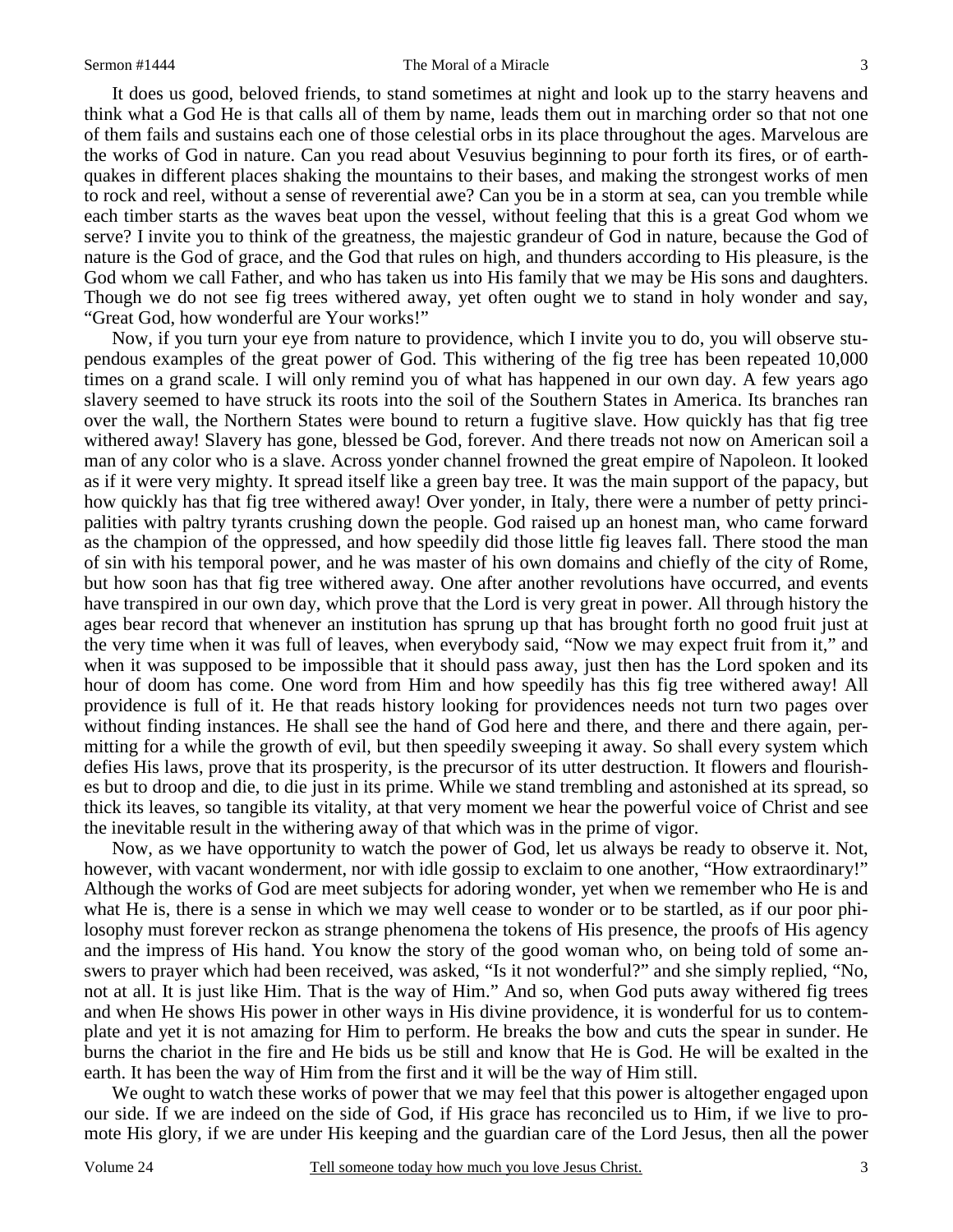that makes an earthquake will be put forth to shake heaven and earth sooner than we shall perish. All the power that shows itself in providence shall be put forth to deliver us sooner than we shall famish. Our place of defense shall be the munitions of rocks. Our bread shall be given us and our water shall be sure. The mighty God, Jehovah is His name, has pledged His omnipotence for the advance and the victory of His people, and stand they shall and win the day.

That is my first point for our evening's meditation; it is good to observe the power of God.

**II.** God has called His people to WORKS WHICH NEED ALL THAT POWER. Our Lord Jesus Christ practically tells us this when He says, "Have faith in God, for verily I say unto you, that whoever shall say unto this mountain, Be you removed, and be you cast into the sea; and shall not doubt in his heart, but shall believe that those things which he says shall come to pass; he shall have whatever he says." A Christian is a miracle. He is a mass of miracles. When he gets to heaven he will be a miracle of miracles. His story in the telling thereof will fill all heaven with enthusiasm, so marvelous is the work of God in the heirs of salvation. It is no small thing to be a soldier of the cross—a follower of the Lamb. Now, tonight, dear souls, if the Lord Jesus Christ by His Spirit should call any of you to come to Him, you would, perhaps, feel immediately the deepest anxiety in your heart. I think I hear you say, "If I come and trust Him, yet how shall I be saved, for see the difficulties that lie in my way? I see before me the vast mountain of my past sin. How can I come to Christ? Surely this alp of transgression must hide Him from me." Have faith in God, dear friend, and God's power will be put forth to move this mountain, yes, Christ has moved it by His precious death. "Yes," says the poor heart, "but I feel such a mountain of despair, I cannot hope. I think I have sinned beyond grace." Have faith in God and you shall see this mountain of doubt and despair all swept away and you shall joy in Him that blots out your sin like a cloud and your transgressions like a thick cloud. "Ah," says the soul, "but I seem so cold, so heavy, so dead. I do not feel as earnest and eager as I should. There is nothing in me that is good." Have faith in God's power to help you in this and you shall find your lethargy and languor give place to energy and vigor, and your cold heart shall be thawed in the rivers of repentance. "Oh," says one, "but I need everything. I am far off from God, as far as I can be. There are impassable barriers between me and God." Yes, but have faith in God. Do but believe in His fatherly love and grace, His goodness and faithfulness. Do but trust Christ and rely on the great Father's love in Jesus Christ and you shall find that the mountains which stop you will melt away and no longer impede you.

I know what has happened to you. Your fig tree has been withered down to the roots. How full of leaves it used to be! You were once a fine fellow. If you did not bring forth any fruit to God, yet what fair promises you did make—what grand resolutions! What a fine self-righteousness you had, but the power of God's will has already withered it down to the roots. Now, the same power of His gospel by the Spirit will take up all the mountains that stand between you and God and cast them into the depths of the sea, and you shall rejoice in Him.

God calls the coming sinner, then, to duties and obligations so far beyond his own natural capacity that it requires all the power of God to enable him to fulfill them. Even when bid to repent and believe and come to Christ, it needs the Godhead to help him do that, but the Godhead will enable him, and so he shall receive grace for obedience to the faith. Have faith in God, then, and faint not by reason of discouragements.

But after we have come to Christ we still find it no easy task to continue pressing on to God. You that have believed in Him and are saved, do you not often cry out, "O weak and erring mortal that I am! How shall I ever reach to perfection? How can I get rid of sin that haunts my imagination and vexes my heart? What heaven of bliss can I know unless my soul is purified from every stain?" Most true it is that there can be no such thing as perfect happiness until there is perfect holiness and yet by faith the believer looks for both. "But," do I hear you say, "first, my ignorance is in the way"? Have faith in God and you shall be taught of Him, and that mountain of darkness shall disappear. "Oh, but then there is my old corruption in the way and that comes in between me and every advance in grace." Have faith in God and you shall find He will take away the stony heart out of your flesh and fill you with virtue and vitality through believing. "Oh, but the trials and temptations of each day, how shall I stand against them?" You cannot stand against them alone. They are far too much for you, but have faith in God and then fierce as those temptations may be, you shall be able to resist, for His power is able to hold you up. Though a le-

4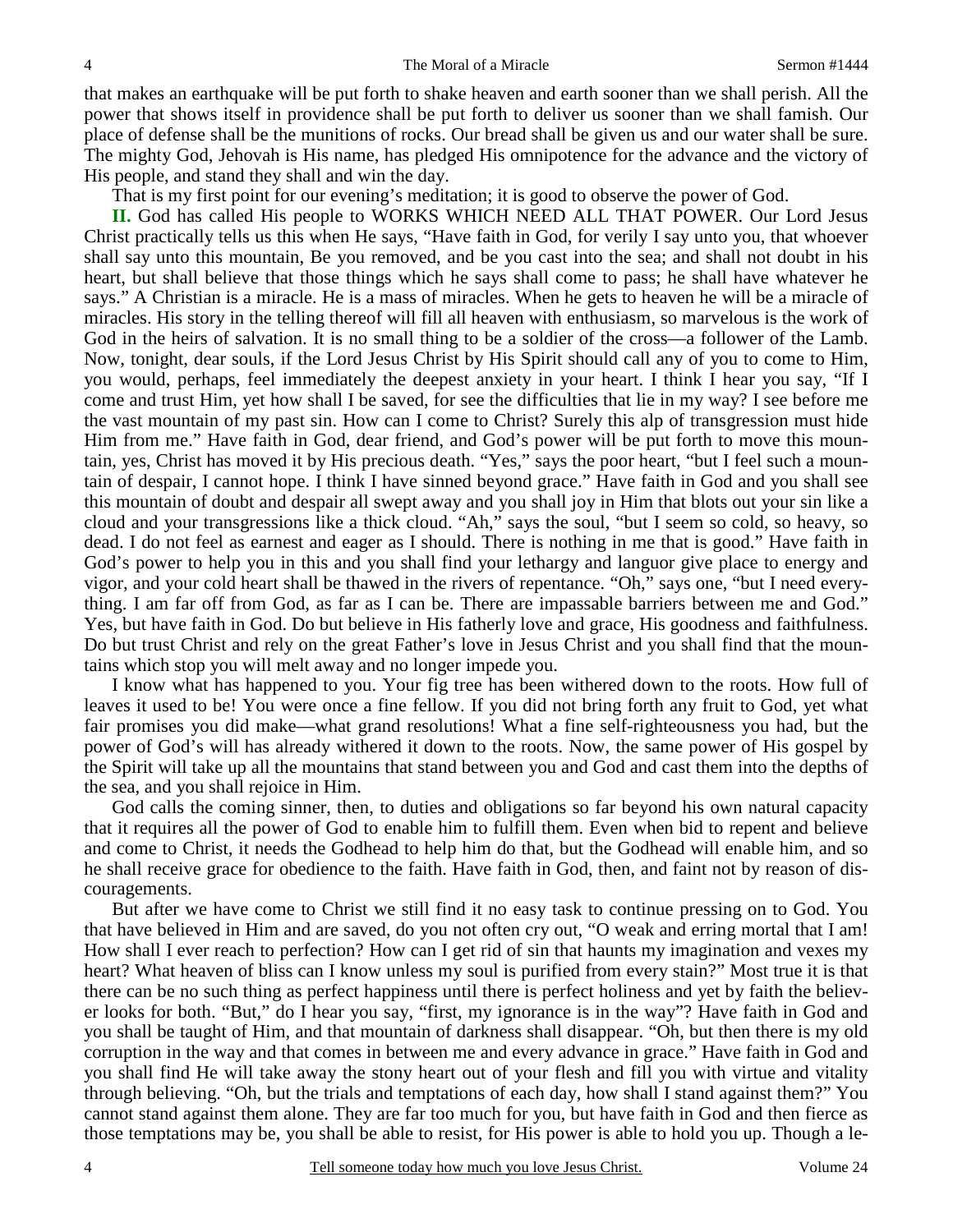gion of devils at once should tempt you, have faith in God and they shall be put to the rout. You shall have sufficient grace to bear you through.

"Yes, but," says another, "you do not know my trials." No, my dear friend, and you do not know mine, but both you and I may know this, that He who measured out the trial, for they are all measured and weighed to the last pennyweight, knows how to strengthen us so that we can bear them. We shall be able to say to the mountains of trial, "Depart," as truly as we bade the fruitless fig tree, "Be dried up." Rise, worm Jacob, and thresh the mountains and beat them small. Yes, turn them into chaff and winnow them, and the wind shall carry them away. Only trust in the eternal power and godhead and there is nothing between here and heaven that need give you any fear. If we are without God we shall stumble at a straw, but if God is with us, who can be against us? Even if our life should be protracted to an advanced old age, should our bones be full of pain, and our flesh infected with a thousand painful infirmities, even though we should spend years upon a weary bed, with poverty as well as pain to afflict us, he that has faith in God shall sing aloud upon his bed and praise the Lord because the power of God rests upon him. You are not called to be parade soldiers, to exhibit your regimentals and your fine feathers. You are called to fight. You must fight if you would reign. Do not mistake it, you are called to work miracles—moral miracles, spiritual miracles. You are called to do great wonders between here and heaven. You see your calling, brethren, and you will see, if you see aright, that nothing but a divine power can help you to accomplish it.

Now, if this is true in respect to our own spiritual life, I am sure it is so in trying to win the souls of others to Christ. The man who brings a soul to Christ achieves a result which no genius or skill of the creature could compass. The power which God puts upon a man to make him the means of turning a sinner from darkness to light has no parallel. If a man could tell me that he stopped Niagara at a word, I would not envy him his power if God will only allow me to stop a sinner in his mad career of sin. If a creature could put his finger on Vesuvius and quench its flame, I would not at all regret that I had no such power if I might but be the means of staying a blasphemer and teaching him to pray. This spiritual power is the greatest power imaginable and the most to be desired. If any of us aims to be useful, we cannot succeed unless we have this divine power, for without omnipotent spiritual help we can produce no spiritual results. You can read a sermon or preach a sermon, or hear your children read in your Sunday school class without any help from God, but then nothing will come of it. If there is to be living preaching and living teaching that really brings souls to Jesus Christ, the work must all be worked in the power of the Holy Spirit from first to last. You see your calling then, brethren. You must have that power which speaks to fig trees and they wither—yes, a power sufficient to speak to a mountain and pluck it up by its roots, for nothing short of this will fit you for your work.

Take the larger scale for a minute and think of it. We are all called to try and extend the Redeemer's kingdom and as Christians we are greatly concerned for the progress of the church and the truth of God. I am sure in these evil days there is not one of us that can look upon the signs of the times without considerable sorrow. I hope it is not because I am growing older that I take a gloomier view of things than I did some years ago, it is not my eyes, but I actually see superstition much more rampant than it was. That particularly sweet fig tree of ritualism has spread its boughs amazingly. And then there is the very specious fig tree of skepticism that seems to overshadow a considerable portion of the professing church of Christ. Well, now, what is to be done? Nothing is to be done except as the text tells us—"Have faith in God." And when we have faith in God we must speak with fidelity and with authority too. We must show our faith by the testimony we bear, and the Word of God that comes out of faithful lips shall roll like thunder and flash like lightning, and strike with electric force. And so the old effect it always had on these leafy fruitless fig trees will be repeated, it shall make them wither away. If you have ever read the history of skeptical thought in Germany—not that I recommend you to do so, for it is a sore labor and a weariness of spirit—but if you have ever waded through any of these histories of philosophy as I have myself, you will doubtless have observed a thought rising up like a cloud full of portents and covering the Fatherland with its fantastic shadows till the people are led to see everything in a new light, or under a fresh coloring. They give the poet, the essayist, and the critic of the new cloud region credit for inspiration, and all who abide under that shadow are written down as infallible. But how insecure the reign of human wisdom! In about twenty-five years you could buy all the books of that day at the price of waste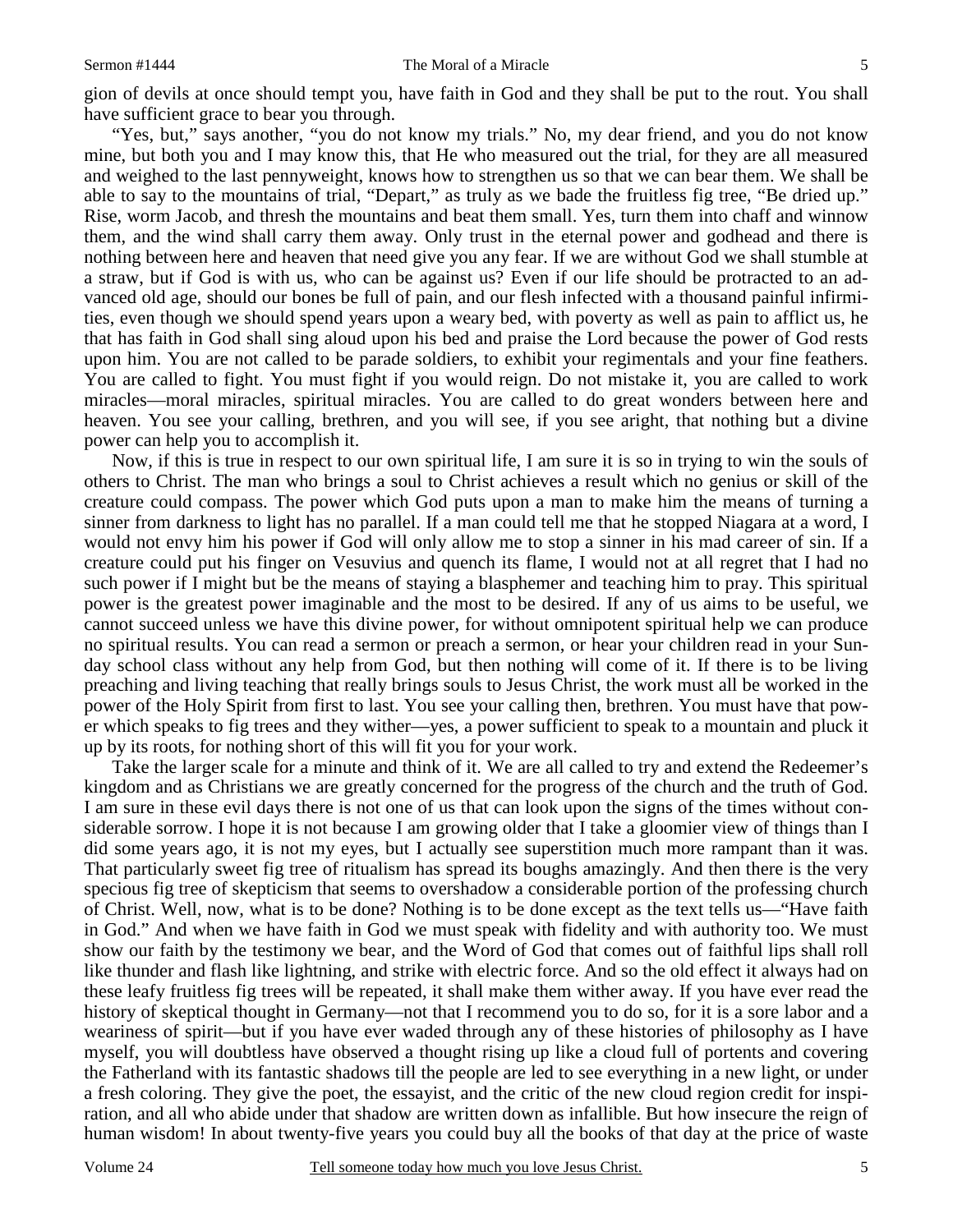paper, for a new philosophy has sprung up, a fresh system which has rendered obsolete all that preceded it. The scholars are in ecstasy. They shout, "Eureka!" and sneer contemptuously at all who refrain from echoing their cry. Wait a little while and another meteor will attract their gaze, another ephemeral glowworm will glimmer in the darkness. I have read of a gourd "which came up in a night and perished in a night," but the cedars of Lebanon grow slowly and endure longer. "How soon has this fig tree withered away!" Thus have I thought and so have I said, as I have read one after another, the various systems of nonsense that they call philosophy and metaphysics. "How soon has this fig tree withered away!" Now, in the lives of even some of the younger folks here, you might have seen in England, different systems of unbelief coming up in different quarters, under which the thinkers of the age (as they call themselves), or the triflers of the hour (as we might better style them), have sought shelter. At one time we were all wrong because of some wonderful discovery of old bones. Geology had upset us. Then some other science was brought to the front. One has lived to see a number of little scares. The fig trees have come up with a vast show of foliage without any fruit. In looking back at them we can say, "How soon has this fig tree vanished away." And as to the present pretensions, whatever they may be, we have only to wait a little while, with confidence in God, and we shall see these fruitless fig trees also wither away. Yes, and if there are systems in the world which seem more enduring, colossal as the Alps, with foundations deep as hell, we have still but to exercise faith enough and cry to God loudly enough and fling ourselves upon omnipotence boldly enough, and then to speak, and in the speaking of the everlasting gospel we shall see these mountain systems plucked up by the roots and cast into the midst of the sea. There is the point; we must have divine strength to do it.

**III.** Now, our Savior shows us the CONNECTING LINK BETWEEN THE DIVINE POWER AND OUR WORK.

How are we to acquire this power? We believe that God can do all things; we have seen something of the greatness of His power. How can we be girded with it? Here is the answer, "Have faith in God." It is to be by faith, that is, trust, reliance, belief. It must be in God. Our faith must not be partly in God and partly in something else, but faith in God. And it is, literally, *"Have the faith of God"—*the faith which is worked in us by God, and sustained by God, for that is the only faith that is worth having.

Have the faith of God. "Oh, but this is a very small thing," says one. It is. It is a child's instinct to trust his father, but it is the rarest grace in the world to trust our Father who is in heaven. "When the Son of man comes shall He find faith on the earth?" If anybody could find it, He could. He knows where it is, for He is the author, the giver, and the nourisher of faith. Yet there is so little of it in culture that if He Himself searched for it, He would not find many fields in which it grows, or many hearts in which it thrives. Why, some of us have faith in Him whereby we are saved from this present evil world. How shocked at ourselves we have reason to be in respect to the little faith we have in Him for the furtherance of His own work, and how our heart sinks under our own daily trials! He has given us justifying faith, but our faith is still a faith, the weakness of which should make us humble ourselves before Him. Doubt God! How monstrous it sounds, how foolish it appears, how impossible it seems. To an experienced Christian, at first sight, it really seems incredible that any disciple of Jesus should doubt God. You, my dear brother, that have been fed and nourished all your life by singular providences—you whose life is so remarkable that if its incidents were all written, people would look on them as a romance, you who have seen His arm made bare on your behalf many times, you who have often been compelled to say, "Still has my life new wonders seen"—do you doubt Him? How can it be? Alas! Alas! Is not this the fault, the grievous, crying sin of many of the children of God? Hence our Lord puts it thus. He not only speaks of the faith of God, but He says, "Have it; have it. Have faith in God. Have it handy. Have it about you. Have it for daily use. Carry it with you." Some of you have got a good anchor somewhere, but you left it at home when the storm came. You have faith somewhere, but you do not seem to exercise it just at the time when faith is required. "Have faith in God." He does not tell you how much. There is no need to prescribe any limit. Have unlimited faith in God, have daily faith in God, have continual, perpetual, abounding faith in God. "Have faith in God." This is the connecting link between our weakness and the divine strength, by which we are made strong.

Have faith in God about every purpose and every peril that may arise. You saw how the fig tree withered away. Have faith about that. You have seen it. Now, have faith about mountains. Do not think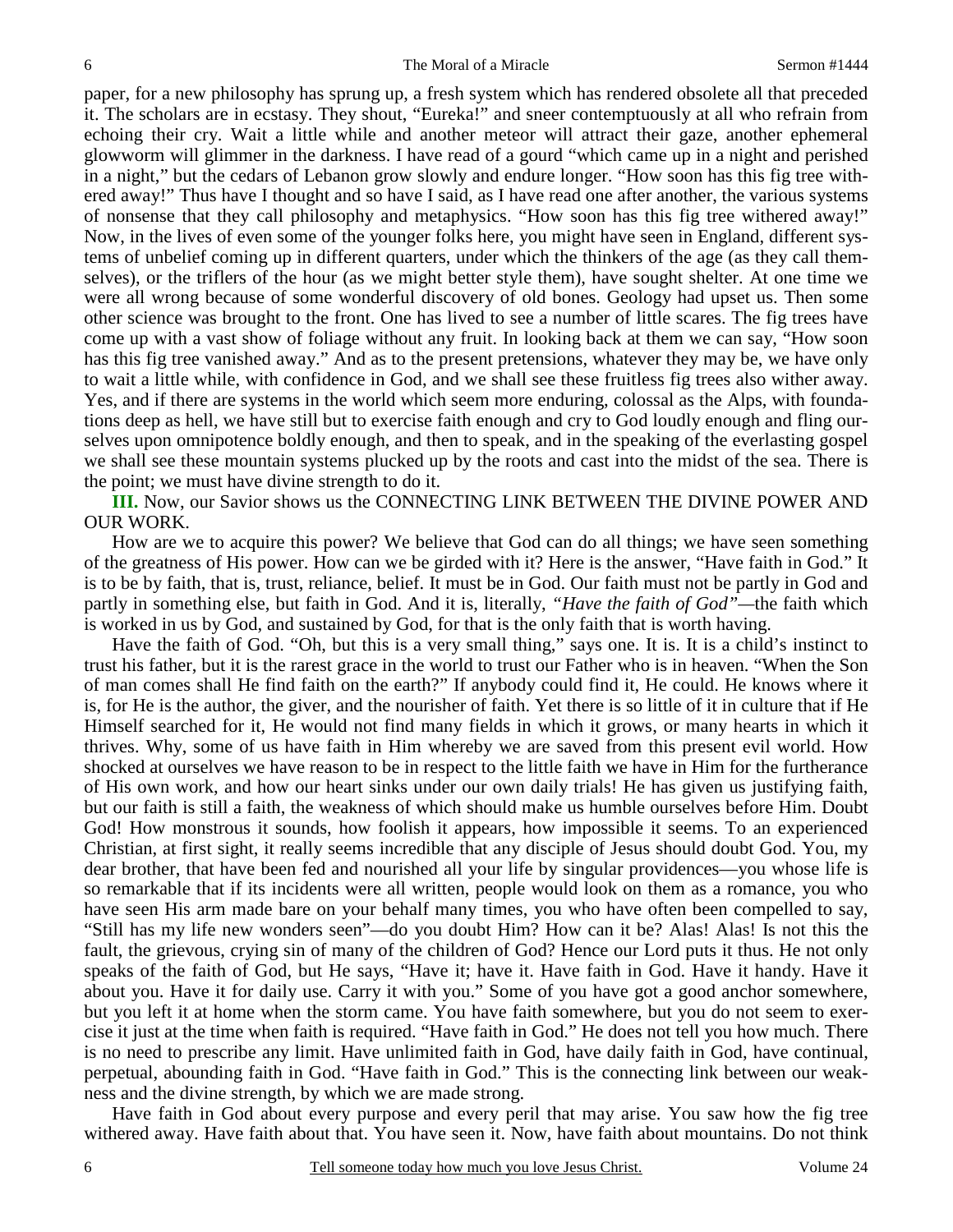that God's power is limited to withering fig trees. Have faith about things of magnitude and things minute, but more particularly about the things that at this moment distress you. When you feel that you could believe God about everything but one particular matter that just now frets your mind and breaks your peace, you evidently misjudge your own capacity for faith. You ought to measure its strength by the influence it exerts upon you under your present trial. O, my sister, have faith in God about that sick little infant at home. Your heart is sad that the Lord's will in this, must be done, but He will strengthen you to bear it. Have faith, too, about those simple family matters which are causing you so much irritation. You have been praying about them, now commit your cause to God, and have faith that He will grant your request. "Oh, but there is a matter of deep moment harassing my very soul which I should not like to mention to anybody," you say. Have faith about it and mention it to your Lord. Do not go about and make mischief by talking of it, but have faith about it. "Yes, but I am out of employment," says a poor man over yonder. "And I am getting hardly pressed." Dear brother, are you a true believer? Have faith about that now. I know you will say to me that I do not know your trial. No, I do not. But you do not know some troubles I have had! And if you were to tell me to have faith in God about them, I would thank you for the exhortation, for that is the only way I have of getting over them. And dear brother, it is the only way you will find of being extricated from your dilemmas. What a mass of troubles are represented by this assembled multitude! If we could empty them out, what a heap they would be. And yet, if the living God is trusted, how the heap all vanishes! What does it matter? The burden is all gone when you have once left it to Him. May the Lord the Holy Spirit, help each one of us to have faith in God about the present difficulty, whether it is a fig tree or whether it is a mountain. I do not know what some of you do who have no God to trust. Some of you who are very poor and have to suffer a good deal in this life, and yet have no hope of the world to come. Ah, poor souls, the Lord have mercy upon you. Some of you seem to go through fire and water here, and yet you have no heaven in prospect, no hope in the world to come. Oh, see to it. May God grant you to have faith in Christ, so there shall be no mountain between you and God, but you shall be with Him where He is when your time comes to depart.

**IV.** Now, I conclude with my fourth point, which is THE CONNECTING LINK BETWEEN THE DIVINE POWER AND OURSELVES.

To use a very simple figure, you remember how Franklin, when he knew there was an electric fluid in the cloud, sped his kite and brought down the lightning? Well now, there is the everlasting power of God up yonder, and I must learn to let my faith get up into the clouds to bring down the divine power to me. If I have faith enough I can have any quantity of power. "According to your faith be it unto you." If you are weak it is because your faith is not a good conductor between you and the eternal strength. If you had better faith, is it possible to judge how strong you might be? There is no telling what a man might be able to accomplish if his faith were to increase with the occasion. In Samson we see what physical strength came to, in a man who had confidence in God, for that man Samson, though faulty in almost every point, had such confidence in God as hardly anybody ever had. There were a thousand Philistines and they shouted against him, but what did that matter to that great big child Samson, when the Spirit of the Lord came mightily on Him? He said, "With the jawbone of an ass, heaps upon heaps, with the jaw of an ass have I slain a thousand men." O glorious faith! And so ought we to feel, "I am nothing. I am nobody, yet God is with me, and on I go, dauntless and undismayed." If earth is all in arms abroad, it matters not if God is with us. When there is a minority of one, and that one is God, we are in the majority directly, for God is all, and all the people in the world are nothing before Him.

The Lord gives us some hints of how to use our faith. First, we must use it to expel every remaining doubt. "Whoever shall say unto this mountain, Be you removed, and be you cast into the sea; and shall not doubt in his heart, but believe that those things which he says shall come to pass; he shall have whatever he says." God will not bless the speaking of that man who is full of doubts. Get rid of the doubts. The gospel of this present half of the  $19<sup>th</sup>$  century is, "Doubt." It does not say, "And you shall be saved," because it sees no immediate need of being saved. The gospel preached in numbers of our places of worship is—"Doubt, doubt. Do not be as those nearly extinct Puritans that believe in the inspiration of the Bible and hold to old-fashioned, exploded doctrines. Be a man and doubt." They will doubt themselves into a pretty scrape before long. Some of them are doubting till their chapels are empty, they are scaring their people away from them, as naturally they would, for doubt is a ghastly apparition.